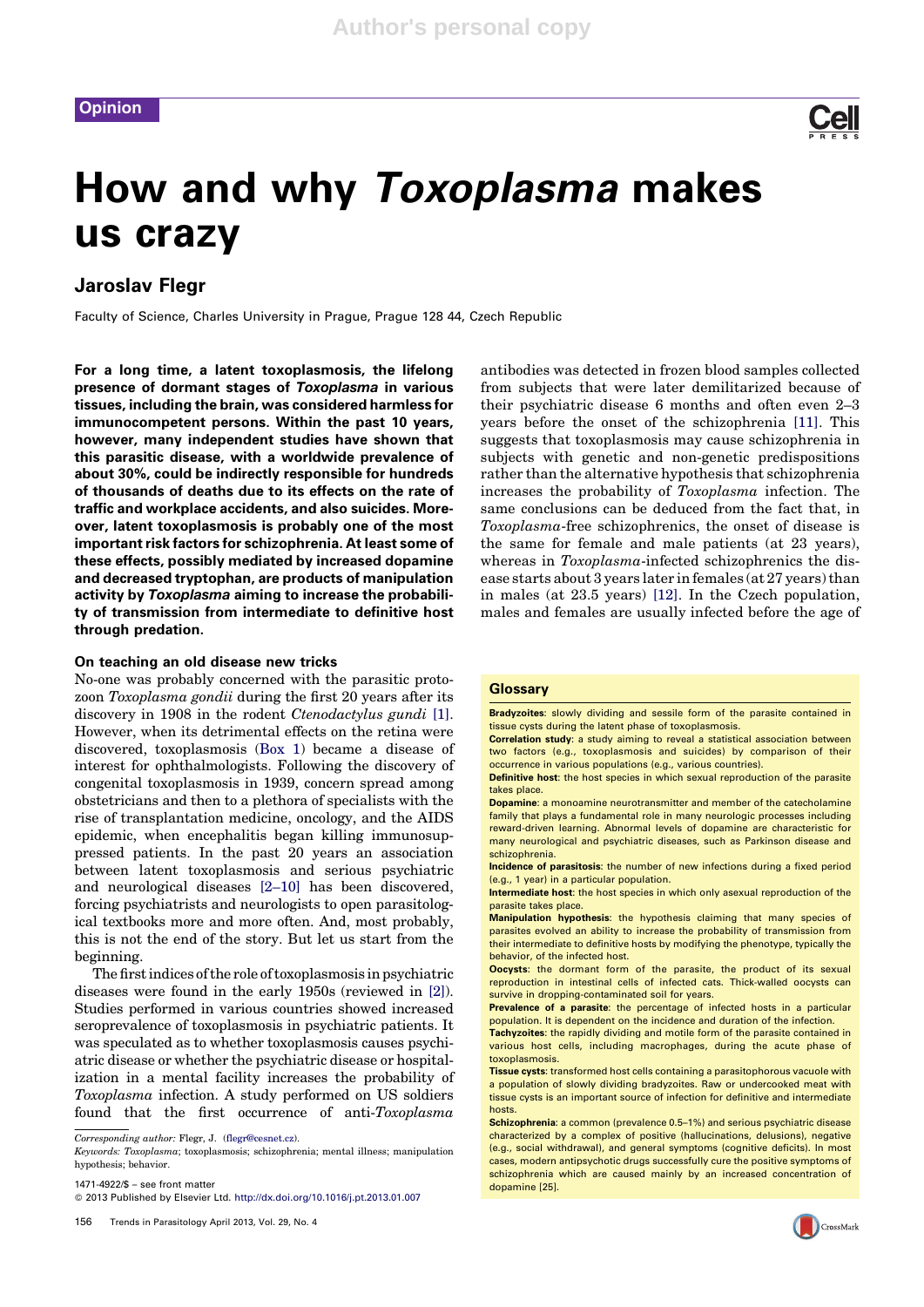### Box 1. Four distinct forms of toxoplasmosis

Toxoplasmosis has several forms that differ from a clinical point of view. Acute toxoplasmosis, which is characterized by the rapid reproduction of tachyzoites in cells of different tissues of the host body, is usually a self-limited disease. Malaise, fever, fatigue, headache, and cervical lymphadenopathy are typical symptoms of this form of disease. In sensitive individuals it can be accompanied also by transient psychiatric symptoms [79], and in immunocompromised subjects it can even have a fatal outcome. In a small fraction of individuals, acute toxoplasmosis can take a chronic course – the symptoms of acute toxoplasmosis persist or periodically return for many years. In most cases the activated immune system causes transition of acute toxoplasmosis into latent toxoplasmosis. In this stage of disease, tissue cysts with slowly reproducing bradyzoites are formed and survive in various tissues of the body, including the brain, for many years or until the end of the life of the host. The presence of these cysts induces local inflammation in the infected tissues, and the bradyzoites release various antigens and other molecules, for example, dopamine, into surrounding tissues. The presence of living parasites protects the host against new infection; however, after natural or artificial immunosuppression (AIDS; immunosuppression in oncological or transplantation patients), the latent toxoplasmosis quickly transits into a new, severe acute phase, and without radical and rapid treatment the patient usually dies of encephalitis. In the case of infection of a woman immediately before pregnancy or in the first trimester of pregnancy, the infection is transmitted from mother to fetus in about 10% of cases, resulting in either abortion or serious malformations of the fetus, including hydrocephalus and microcephalus. If the infection of the mother occurs in the third trimester, the probability of infection of the fetus is much higher,  $\sim$ 50–60%. However, the resulting symptoms of congenital toxoplasmosis are usually much milder, sometimes only causing various ophthalmologic defects such as chorioretinitis or intracranial calcifications.

Humans can acquire Toxoplasma infection by eating tissue cysts in undercooked or raw meat from an infected intermediate host, or by ingestion of oocytes with, for example, unwashed vegetables or drinking water contaminated with the feces of an infected cat. Acute toxoplasmosis resulting from the infection by oocytes usually has a worse course than acute toxoplasmosis acquired from tissue cysts [80]. During the past 20 years, the prevalence of toxoplasmosis in young people (monitored usually in pregnant women) has decreased by about 1% per year in many developed countries [81]. This decrease is probably due to the consumption of cooled and frozen meat, a procedure that kills bradyzoites in tissue cysts. In some countries the prevalence of toxoplasmosis is rising. It can be speculated that this increase can be attributed to either an increase in the number of households owning cats (China) or by current trends to consume organic food (Western Australia).

nine. However, a second peak of incidence of infection occurs around the ages of 25 to 30 in women [13]. This second peak (Box 2) could explain the later onset for toxoplasmosis-associated schizophrenia in females.

The strongest evidence for the causal role of Toxoplasma in triggering schizophrenia comes from a recent magnetic resonance imaging (MRI) study showing that differences in brain morphology, originally thought to be characteristic of schizophrenia patients – namely the decreased density of gray matter in particular parts of the brain – are actually present only in the subpopulation of Toxoplasma-infected patients [14]. In Toxoplasma-free schizophrenics no such changes were observed. It seems far more probable that toxoplasmosis induces changes in the brain gray-matter density than that the decrease of gray-matter density influences the risk of Toxoplasma infection, especially when no differences in gray matter were observed between

Toxoplasma-infected and Toxoplasma-free healthy controls (Box 3). The absence of these differences in normal subjects also suggests that toxoplasmosis can trigger schizophrenia only in individuals with particular predispositions; the same is also suggested by the simple fact that 30% of people are infected with Toxoplasma whereas only 0.5–1% of people develop schizophrenia during their lifetime [15]. Nevertheless, toxoplasmosis increases the risk of schizophrenia roughly 2.7 times (OR, 2.73;  $CI_{95}$  2.21–3.38), which is more than any 'gene for schizophrenia' that has been described so far (OR, 1.09–1.24) [16].

The increased prevalence of toxoplasmosis in schizophrenics was demonstrated by at least 50 studies (for reviews and a meta-analytic study see [2,16,17]). However, some studies completed recently in developed countries did not find such an increase [14,18]. It can be speculated that this negative result could be due to an increased concern about the rights of patients. In the past, all patients of a particular hospital were automatically included in the study. Currently, only the patients who are able and willing to sign the informed consent document participate in studies. Data suggest that Toxoplasmainfected men are more suspecting, and that Toxoplasma-infected men and women are less cooperative and conscientious than their Toxoplasma-free peers [19,20]. Moreover, Toxoplasma-infected schizophrenia patients express more severe symptoms of psychosis than Toxoplasma-free patients [12,21–23]. Higher suspiciousness and lower cooperativeness and conscientiousness of infected subjects, as well as more severe clinical symptoms in Toxoplasma-infected schizophrenia patients, decrease the probability of including Toxoplasma-infected schizophrenics in the study.

How toxoplasmosis increases the risk of schizophrenia The physiological mechanism behind the association between toxoplasmosis and schizophrenia is unknown. It is, however, probable that increased concentration of the neurotransmitter dopamine in specific parts of the brain plays a central role. The fundamental role of increased concentration of dopamine in schizophrenia is rarely doubted [24]. Nearly all modern antipsychotic drugs either inhibit dopamine receptors or decrease the level of dopamine in the brain [25]. The increased level of dopamine in the brains of mice infected with Toxoplasma was described in 1985 [26]. Indirect evidence of increased levels of dopamine in humans with toxoplasmosis, namely their lower scores for Clonger's personality factor of novelty-seeking, were later observed in soldiers and in blood donors [27,28]. The most parsimonious explanation of increased levels of dopamine in the brains of Toxoplasma-infected hosts is the production of this neurotransmitter by particular subpopulations of brain cells responding to interleukin-2 produced by activated leukocytes at sites of local inflammation in the infected brains [29,30]. This hypothesis was supported by the results of a study showing decreased level of noveltyseeking in subjects infected with cytomegalovirus, a herpetic virus that also causes inflammation foci [30]. However, in 2009 Gaskell et al. showed that the genome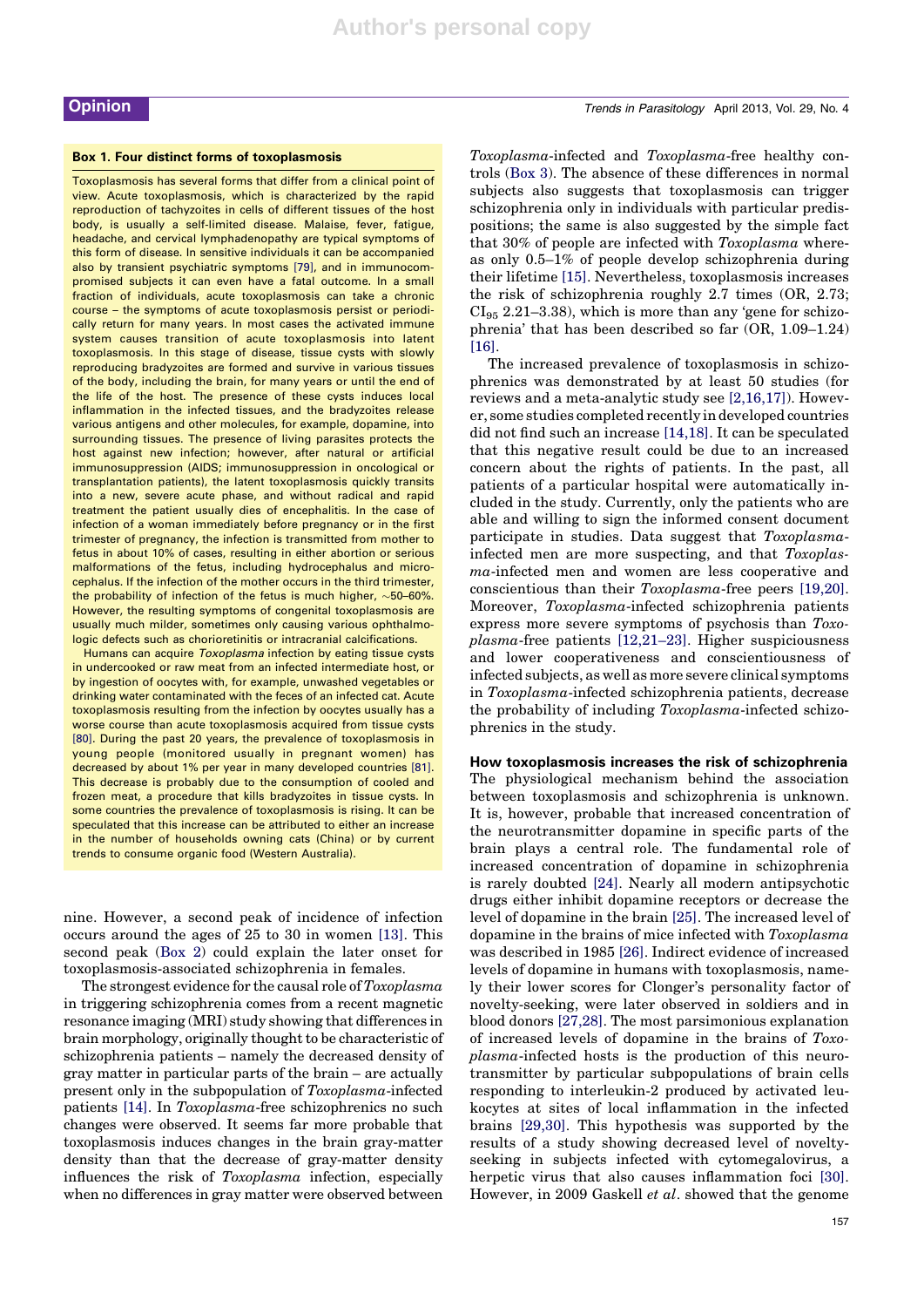### Box 2. Is toxoplasmosis a sexually transmitted disease?

Parasitologists often suppose that young women, more often than young men, acquire the infection by manipulation of raw meat when they start cooking after marriage. This conjecture is supported by extremely high prevalence of toxoplasmosis observed many times in workers in slaughterhouses and sometimes in cooks; however, it has never been rigorously tested. Current results show that Toxoplasma is easily transmitted from males to females by an ejaculate in many animal species [82]. This suggests that a second possible source of infection in women (but probably not men) could be unprotected sex between partners. This alternative route of infection can be extremely serious because unprotected sex may lead not only to infection but also to pregnancy, and may therefore result in congenital toxoplasmosis. The existence of this route might explain the low effectiveness of educational campaigns aiming to lower the risk of congenital toxoplasmosis [83] and also the fact that up to two-thirds of infections could not be explained by known risk factors [84].

of Toxoplasma contains two genes for the enzyme tyrosine hydroxylase, the key enzyme for synthesis of dopamine [31]. Another study showed that the bradyzoites in tissue cysts express these enzymes and release dopamine into surrounding tissue [32]. Distribution of cysts (Figure 1) within brains is relatively random, possibly reflecting the site of entrance of activated dendritic cells containing parasites [33] into the brain ([34], reviewed in [35]) The difference between individuals in the localization of cysts could be one of the reasons why schizophrenia develops in less than 3% of Toxoplasma-infected subjects.

Dopamine is the major suspect responsible for the association between toxoplasmosis and schizophrenia; however, it is not the only suspect. For example, infected male students also express an increased concentration of testosterone in saliva [36,37]. It was originally speculated that subjects with higher concentrations of testosterone would have a higher probability of Toxoplasma infection due to the immunosuppressive effects of steroid hormones. This immunosuppression hypothesis of testosterone–toxoplasmosis association was later indirectly supported by the fact that a higher concentration of testosterone was not observed in two independent studies performed on different populations [28]. Moreover, both artificially infected male and female mice expressed significantly lower concentrations of testosterone [38]. However, recently published results of experiments performed on male laboratory rats (the representatives of species that respond to toxoplasmosis the most similarly to humans) showed that testosterone increases in males after infection [39]. This study showed that the mechanism of upregulation of testosterone involves the increase of luteinization hormone receptors on Leydig cells, in other words the receptors that regulate the synthesis of testosterone in testes. Therefore, Toxoplasma can increase the concentration of testosterone in males but not in females, which agrees with the observed lower level of testosterone in Toxoplasma-infected female students [36]. The opposite shift of testosterone concentration in Toxoplasma-infected men and women could explain why many personality factors are also shifted in opposite directions in men and women following Toxoplasma infection [19,40].

**Opinion Community Community Community Community Community Community Community Community Community Community Community Community Community Community Community Community Community Community Community Community Community C** 

Tryptophan, or rather kynurenic acid, as well as other biologically active products of the metabolism of tryptophan, may be responsible for behavioral effects of toxoplasmosis. Tryptophan is an essential amino acid for many parasites, including Toxoplasma. One of the protective roles of interferon  $\gamma$  is the induction of the synthesis of indoleamine 2,3-dioxygenase, the enzyme that metabolizes tryptophan into N-formylkynurenine [41]. The decrease in the availability of tryptophan could result not only in the starvation of parasites [42], and inhibition of their growth, but also in the decrease of the concentration of the neurotransmitter serotonin, which is synthesized from tryptophan. The decrease in tryptophan also results in an increase of kynurenic acid [43], an antagonist of the glutamatergic NMDA (N-methyl-D-aspartate) receptor, which plays an important role in schizophrenia. Kynurenic acid may be responsible for, or contribute to, memory defects and other cognitive symptoms characteristic of schizophrenia patients, including the increase of dopaminergic tension [44,45]. At the same time, the decrease in the concentration of serotonin could be responsible for depression and irritability observed in patients [46]. Depression, possibly caused by inhibition of parasite growth by tryptophan starvation, can be responsible for the increased risk of suicides observed in psychiatric patients with high concentrations of anti-Toxoplasma antibodies [47,48]. Increased prevalence of toxoplasmosis (41% vs 28%) was also observed in subjects hospitalized after suicide attempt [49]. A correlation study showed that the incidence of suicides in Europe correlates with prevalence of toxoplasmosis in any particular country [50,51]. The most convincing evidence for the relationship between toxoplasmosis and risk of suicide so far was provided by a prospective study performed on 45 788 Danish women that were pregnant between the years 1992 and 1995, and who were observed until the year 2006 [52]. The infected woman had about a 2-fold higher probability of suicide and 1.5-fold increased probability of suicide attempt than the Toxoplasma-free women. Although many symptoms of toxoplasmosis, including change in personality factors [53] and prolongation of reaction times [54], increase with decreasing concentrations of anti-Toxoplasma antibodies, and therefore increase with probable length of time since the onset of infection, the risk of suicide decreases with decreasing concentration of anti-Toxoplasma antibodies. This indicates that the observed behavioral changes and reaction times changes are most probably the cumulative effects of latent toxoplasmosis, whereas the increased risk of suicide could represent more probably the transient effect or after-effect of acute Toxoplasma infection.

Results of many studies suggest that latent toxoplasmosis could play an important role in a much broader spectrum of psychiatric and neurological disorders, such as bipolar disorder [3], personality disorder [4], Parkinson disease [5], Alzheimer disease [6], obsessive–compulsive disorder [7], cryptic epilepsy [8], recurrent migraines [9], autism [10], and even brain tumors [55,56]. The prevalence of toxoplasmosis in a particular country correlates with incidence of homicides, suggesting that the toxoplasmosis could be also responsible for the most serious defects in social behavior [57].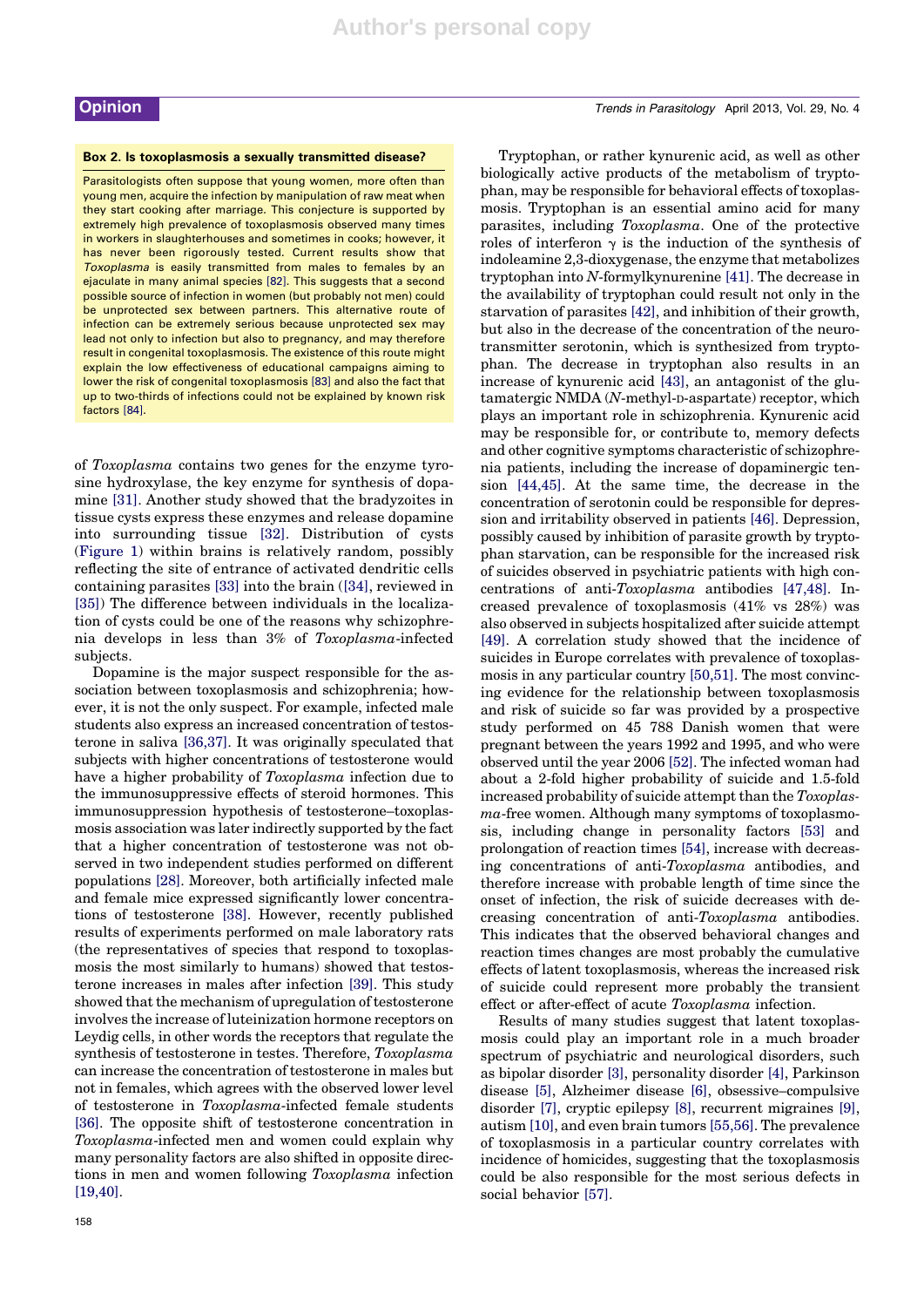### Box 3. How does one distinguish between cause and effect in epidemiology?

Based on the existence of a statistical association between two phenomena, we cannot determine which of the phenomena is the cause and which the effect – in other words, whether event A causes event B, or whether event B causes event A. Not only are we unable to determine whether event A causes B, or vice versa, there often is an (unknown) event C that causes both A and B. To determine causation we usually rely on additional information. Sometimes common sense is enough. For example, if statistical testing shows us that the reaction time of a person is related to his/her age, we do not assume that a slower reaction time causes an older age. Nevertheless, even in this case we cannot forget the distinct possibility that there may exist another phenomenon, C, which is related to both age and the tested reaction time. For example, younger people generally are better trained in rapid reactions (and especially in quickly reacting to stimuli on a screen and pressing buttons) from playing video games and texting. Sometimes it helps to use the criterion of temporality. If phenomenon A always precedes phenomenon  $B$ , then it is not very likely that  $B$  could be the cause of A. But even the criterion of temporality is not completely infallible (Figure I). Usually, we observe neither A nor B directly, but determine them based on other phenomena A' and B'. For example, we do not observe Toxoplasma infection directly (the presence of the parasite in the human), but instead determine infection status based on the presence of specific antibodies that the immune system creates to fight the parasite. However, it takes some time for the body to create antibody levels that are sufficiently high for us to detect them; it might happen that we observe a worsened reaction time in a person before we determine Toxoplasma infection, and, based on the criterion of temporality, we might (erroneously) conclude that worsened reaction time increases the risk of infection. Even the gold standard, the result of experimental infection with Toxoplasma, is not infallible – infection inocula can be contaminated with an unknown virus responsible for the observed behavioral effects. In fact, some data suggest that contact with a cat, rather than toxoplasmosis, is the risk factor for schizophrenia in some populations [85].

In general, we have to comply with a rule explicitly described only in the first half of the 20th century by Sir Karl Raimund Popper: in science (and in epidemiology too), hypotheses cannot be proven – only refuted. We only consider a hypothesis to be (conditionally) true when it has survived a sufficiently long onslaught of intensive attempts to refute it.



Figu1re I. An example of the failure of the temporality criterion. In a test, we may find that some people have longer reaction times before we detect (using the antibody test) that they have toxoplasmosis, even if/though the prolongation of reaction times is due to toxoplasmosis (Toxo). This is a hypothetical and perhaps unlikely example. It is more likely, but not certain, that specific antibodies appear before the infected person attains a longer reaction time.

## Why Toxoplasma changes human behavior and personality

Behavioral effects of toxoplasmosis began to be studied because Toxoplasma represents a classical model for studying the so-called manipulation hypothesis [58]. In its life cycle, this parasite needs to be transmitted from

an intermediate host, any warm-blooded animal, to the definitive host, the feline predator. Similarly to many other parasites that are also transmitted by predation, Toxoplasma is known to manipulate the behavior of their hosts to increase the probability that the host is captured by a predator. It has been found that Toxoplasma can prolong the reaction times of infected rodents, and change their spontaneous activity, vigilance, and ability to recognize novel stimuli [59,60]. All these changes can increase the risk that the infected rodent will be captured and eaten by a predator, including a definitive host of Toxoplasma, the cat. However, Toxoplasma seems to be able to induce such changes that specifically increase the probability that the host will be captured by feline predator. Since the year 2000 [61], approximately ten studies have been published showing that Toxoplasma infection of rodents is able to change their native, inborn fear of the odor of cats into an attraction to this odor. The infected mice and rats visit more often and stay longer in places containing the odor of cat urine. Conversely, they are not attracted by the odor of urine of other species [62].

In the past 20 years nearly all changes observed earlier in infected rodents were found also in infected humans. Recently, even the analogy of the fatal attraction phenomenon, in other words the increase of relative attraction to the odor of cat urine, was observed in humans [63]. Infected male students rated the odor of diluted cat urine as more pleasant than did non-infected students. No significant difference in rated pleasantness between Toxoplasmainfected and non-infected students was observed for the odor of four other animal species.

Toxoplasmosis-associated behavioral changes cannot influence the risk of predation by cats on modern humans. Some such changes – for example, the prolongation of reaction times in men and women and decrease of willingness to follow social rules in infected men – could, however, be responsible for the observed increase of the probability of traffic or work accidents observed in five independent studies [64–68]. The situation may have been very different in our ancestors, because primates, including apes, constitute an important part of the prey of large cats. Currently, the most important definitive host of Toxoplasma is the domestic cat, and the most important intermediate hosts are small rodents. However, the existence of about 600–1000 million domestic cats is a recent outcome of their modern domestication [23]. It is highly probable that another feline species was the major definitive host of Toxoplasma several hundred years ago [69]. It is possible that Toxoplasma is better adapted for the manipulation of behavior in primates than in rodents. Moreover, Toxoplasma cannot recognize the brain of humans as opposed to that of a rat, and cannot determine if its manipulation activity will be unproductive.

It is highly probable that only a part of the observed behavioral effects of toxoplasmosis are a product of the manipulation activity of the parasite. Some of the effects are the result of pathological changes accompanying the reproduction of parasites inside the host cell, and some are the effects of altered levels of lymphokines that the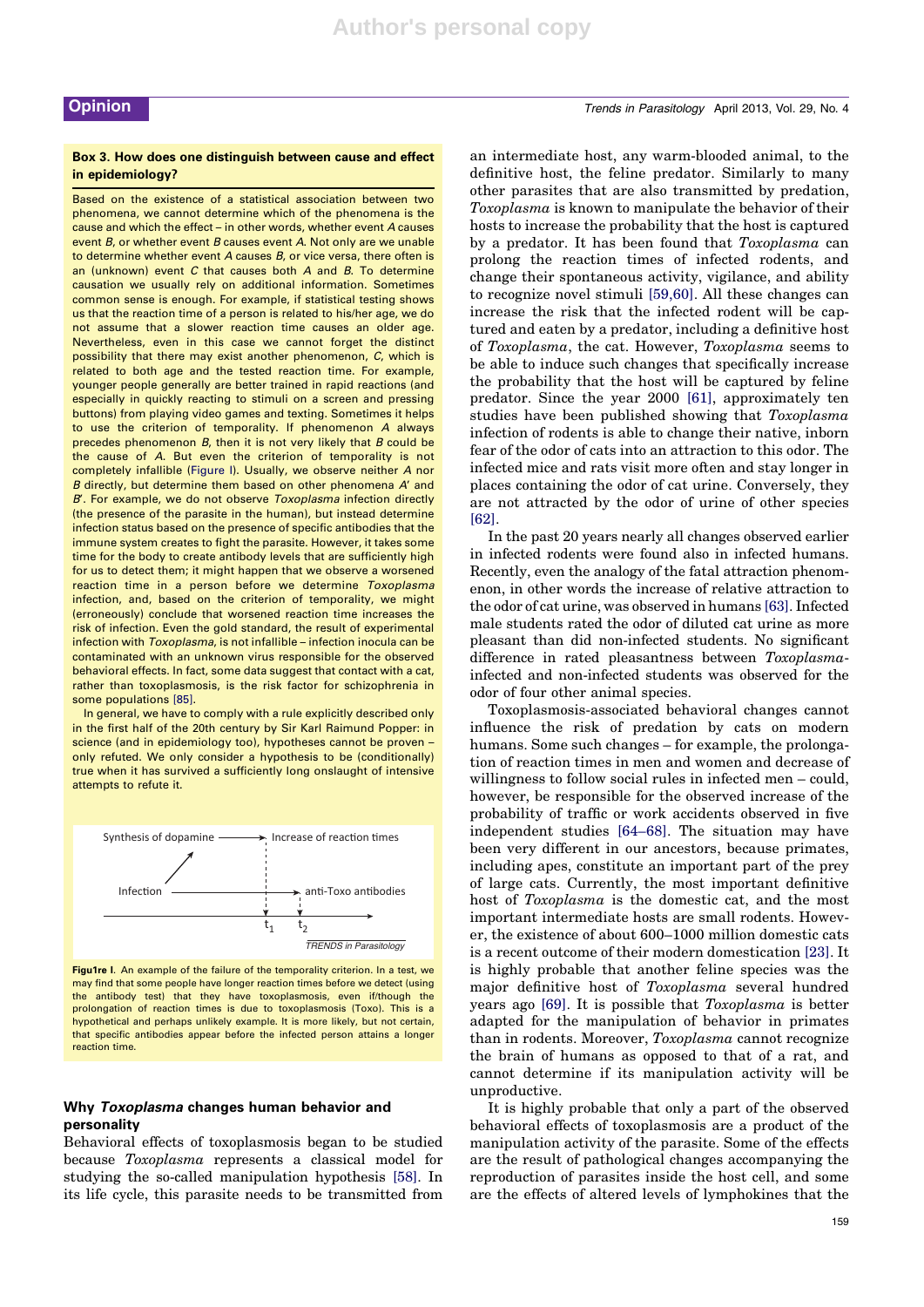

Figure 1. Toxoplasma gondii tissue cyst in the brain of chronically infected CD1 mice. Scale bar, 100 µm.

immune system of the host uses in its response to parasites. It is also possible that some of the observed effects represent side effects of manipulation activity of Toxoplasma that aims to influence not the behavior but some

### Box 4. Outstanding questions

- Does prognosis of Toxoplasma-infected and Toxoplasma-free schizophrenia patients and the optimal method of treatment of their mental disease differ?
- Is the anti-Toxoplasma activity of several antipsychotic drugs observed in in vitro tests (co)responsible for treatment of positive symptoms of schizophrenia?
- Can some antipsychotics or antimalarial drugs be used for treatment of latent toxoplasmosis?
- Is there a causal relation between a decrease of prevalence of toxoplasmosis and decrease of incidence of schizophrenia observed in some countries?
- Is there a causal relation between the incidence of epilepsy, heart diseases, cancer of mouth and esophagus, or violence, and the prevalence of toxoplasmosis in particular countries?
- Does Rhesus factor positivity (partly) protect patients against some symptoms of schizophrenia?
- Does sexual transfer of toxoplasmosis from man to woman play an important role in human infection?
- Shall we intensively search for a human or cat vaccine against Toxoplasma?
- Shall we intensively search for a method of treatment of latent toxoplasmosis?

other property of the host. Infected women and mice have more male than female offspring [70,71]. Infected women also have a higher probability to deliver children with a developmental defect, for example Down syndrome [72]. It was also observed that Toxoplasma-free children of infected mothers have slower prenatal and postnatal development [73,74]. A possible explanation for all of these phenomena is that Toxoplasma lowers the stringency of embryo quality control [75], probably through immunosuppression [76,77], and in this way increases the probability that more immunogenic male embryos and embryos with various developmental defects are not aborted, and instead survive until delivery. In some species, Toxoplasma is often transmitted from mother to offspring, therefore this manipulation activity could be primarily aimed at increasing the number of males, which migrate more often, and also longer distances, than do females in the great majority of mammal species [78], and are therefore better vectors for spreading Toxoplasma. Similarly, the offspring with developmental defects can infect cats with a similar, if not higher, likelihood than normal offspring. Because of the tight interconnection between the immune, hormonal, and nervous systems, any manipulation of the immune or endocrine systems of a host can easily result in changes in its behavior. Outstanding questions for further research in the field are presented in Box 4.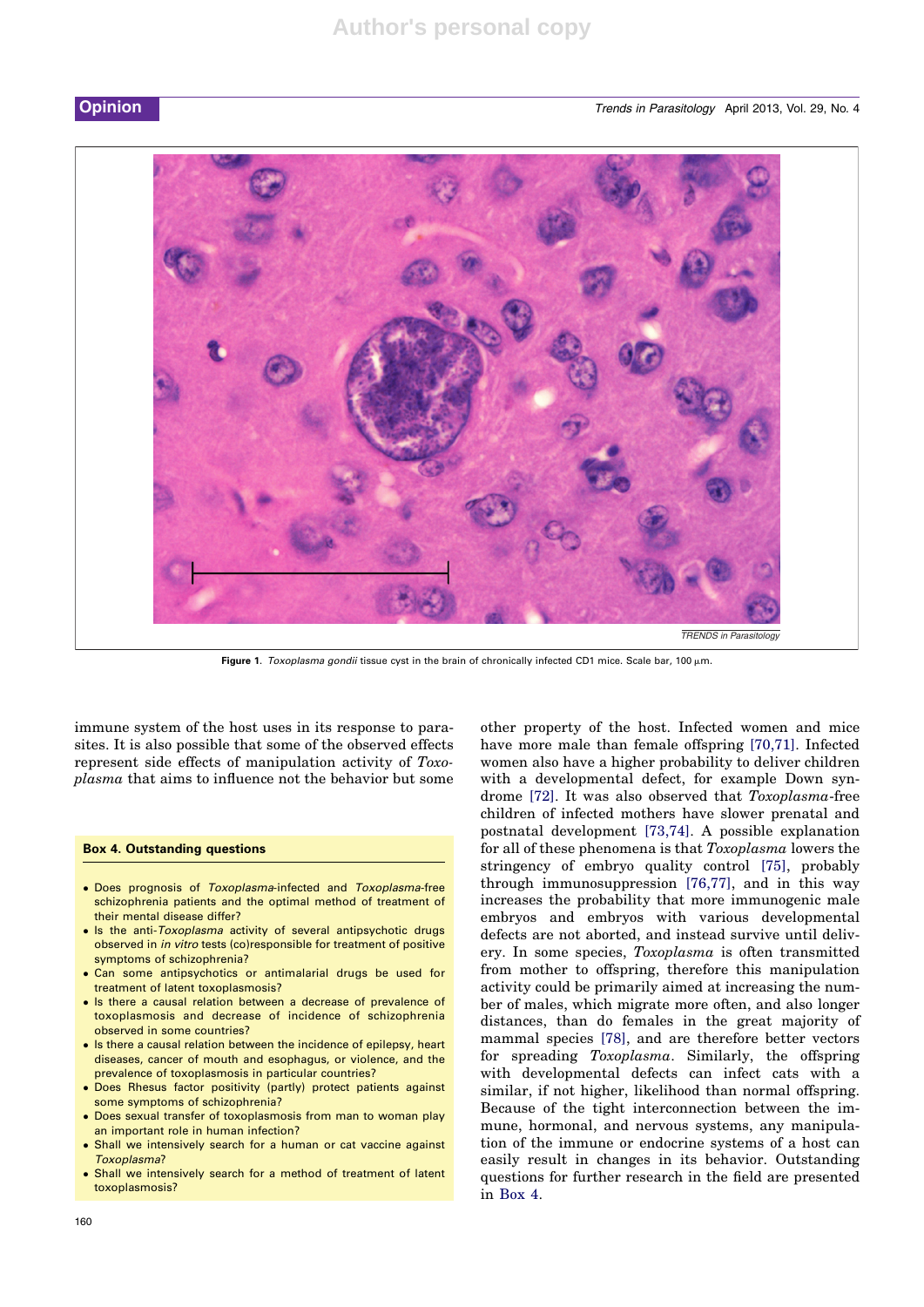

Figure 2. Correlation between prevalence of latent toxoplasmosis in pregnant women and the number of deaths due to epilepsy (a) or hypertensive heart disease (b) per 100 000 inhabitants of the listed European countries and Canada and USA. P values were calculated by partial Kendall regression with per capita gross domestic product (GDP) as a covariate without any correction for multiple tests. Countries: Albania 1, Austria 2, Belgium 3, Canada 4, Croatia 5, Czech Republic 6, Denmark 7, Estonia 8, Finland 9, France 10, Germany 11, Greece 12, Hungary 13, Iceland 14, Ireland 15, Italy 16, Lithuania 18, Montenegro 19, Netherlands 20, Norway 21, Poland 22, Portugal 23, Romania 24, Serbia 25, Slovakia 26, Slovenia 27, Spain 28, Sweden 29, Switzerland 30, Macedonia 31, UK 32, USA 33. Death rates are World Health Organization estimates for the year 2008; toxoplasmosis prevalence data are published estimates for the years 1999–2010 corrected for mean age of pregnant women in each country.

## Concluding remarks

Currently, a study of the manipulation hypothesis remains at the periphery of the interests of parasitologists and absolutely out of the scope of interest of physicians. However, our experience from the study of behavioral effects of toxoplasmosis suggests that many effects of the manipulation activity of parasites could have a serious impact upon the mortality and morbidity of common parasitic diseases. Until now, only the behavioral effects of toxoplasmosis have been systematically studied. It is highly probable that similar or even more importantimpacts of other parasitic diseases will be discovered in the future. Malaria is considered to be the most important protozoan killer of man. However, when we take into account the hundreds of thousands of deaths that occur due to the increased probability of traffic accidents, working accidents, suicides, and possibly also other side effects of the infection (Figure 2), we are forced to admit that 'asymptomatic' latent toxoplasmosis could easily take malaria down from its throne. It is highly probable that a study of latent toxoplasmosis, a disease affecting about one third of the world population, still has its best years ahead.

### Acknowledgments

The study was supported by projects of Grant Agency of the Czech Republic (Grant No. P303/11/1398 204004) and Charles University of Prague (UNCE 204004).

### References

- 1 Nicolle, C. and Manceaux, L. (1908) Sur une infection a` corps de Leishman (ou organismes voisins) du gondi. C. R. Seances Acad. Sci. (Paris) 147, 763–766
- 2 Torrey, E.F. et al. (2007) Antibodies to Toxoplasma gondii in patients with schizophrenia: a meta-analysis. Schizophr. Bull. 33, 729–736
- 3 Pearce, B.D. et al. (2012) The relationship between Toxoplasma gondii infection and mood disorders in the Third National Health and Nutrition Survey. Biol. Psychiatry 72, 290–295
- 4 Hinze-Selch, D. et al. (2010) The diagnosis of a personality disorder increases the likelihood for seropositivity to Toxoplasma gondii in psychiatric patients. Folia Parasitol. 57, 129–135
- 5 Miman, O. et al. (2010) The probable relation between Toxoplasma gondii and Parkinson's disease. Neurosci. Lett. 475, 129–131
- 6 Kusbeci, O.Y. et al. (2011) Could Toxoplasma gondii have any role in Alzheimer disease? Alzheimer Dis. Assoc. Disord. 25, 1–3
- 7 Miman, O. et al. (2010) Is there any role of Toxoplasma gondii in the etiology of obsessive–compulsive disorder? Psychiatry Res. 177, 263–265
- 8 Yazar, S. et al. (2003) Investigation of probable relationship between Toxoplasma gondii and cryptogenic epilepsy. Seiz. Eur. J. Epil. 12, 107–109
- 9 Koseoglu, E. et al. (2009) Is Toxoplasma gondii a causal agent in migraine? Am. J. Med. Sci. 338, 120–122
- 10 Prandota, J. (2010) Autism spectrum disorders may be due to cerebral toxoplasmosis associated with chronic neuroinflammation causing persistent hypercytokinemia that resulted in an increased lipid peroxidation, oxidative stress, and depressed metabolism of endogenous and exogenous substances. Res. Autism Spectr. Disord. 4, 119–155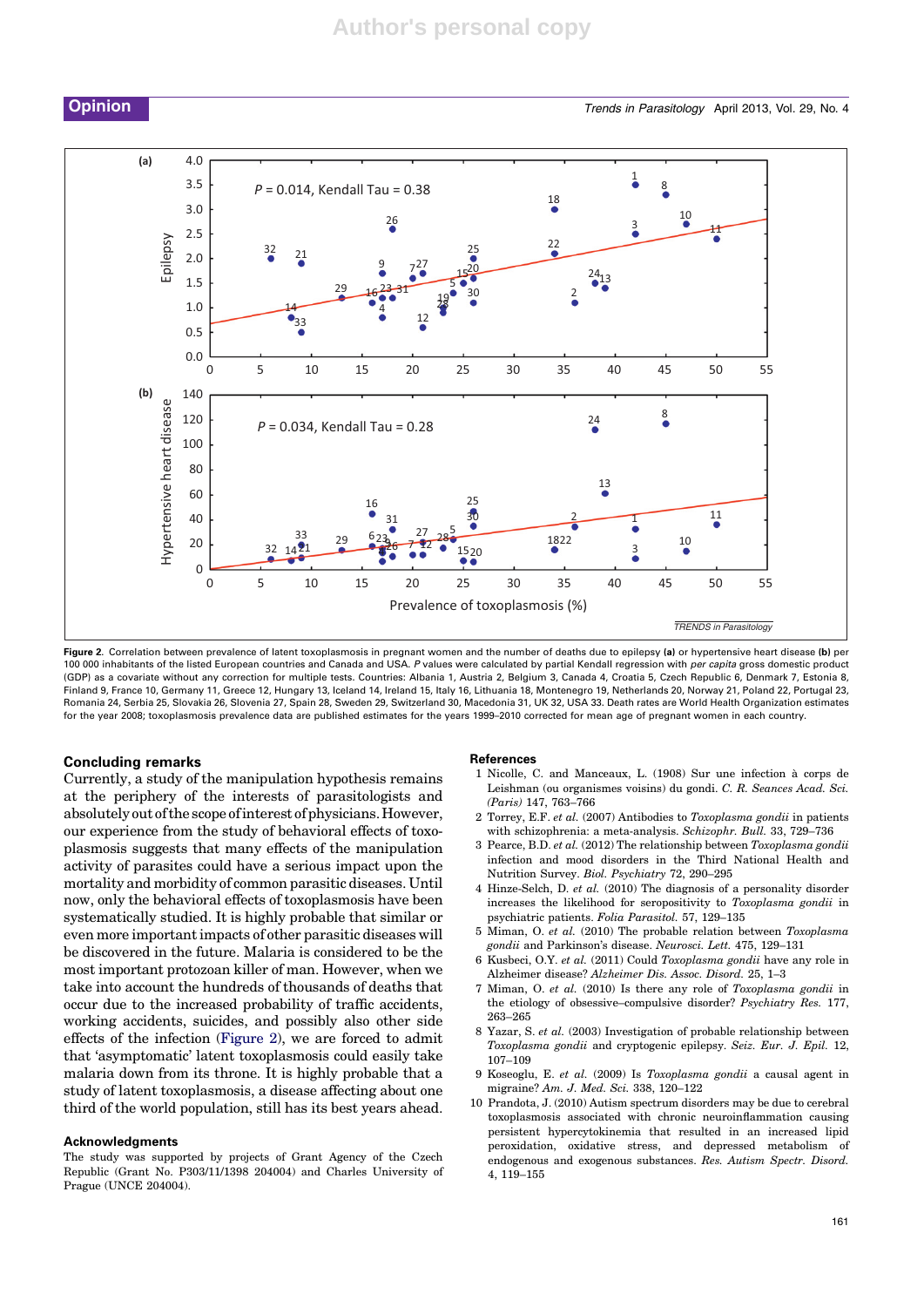### **Opinion Character Community Community** Trends in Parasitology April 2013, Vol. 29, No. 4

- 11 Niebuhr, D.W. et al. (2007) Risk of schizophrenia and antibodies to Toxoplasma gondii among U.S. military personnel. Schizophr. Bull. 33, 243–244
- 12 Holub, D. et al. (2013) Differences in onset of disease and severity of psychopathology between toxoplasmosis-related and toxoplasmosisunrelated schizophrenia. Acta Psychiatr. Scand. 127, 227–238
- 13 Kodym, P. et al. (2000) Toxoplasma in the Czech Republic 1923–1999: first case to widespread outbreak. Int. J. Parasitol. 30, 11–18
- 14 Horacek, J. et al. (2012) Latent toxoplasmosis reduces gray matter density in schizophrenia but not in controls: voxel-based-morphometry (VBM) study. World J. Biol. Psychiatry 13, 501–509
- 15 Saha, S. et al. (2006) A systematic review of the prevalence of schizophrenia. Schizophr. Res. 81, 182–183
- 16 Torrey, E.F. et al. (2012) Toxoplasma gondii and other risk factors for schizophrenia: an update. Schizophr. Bull. 38, 642–647
- 17 Zhou, P. et al. (2011) Toxoplasma gondii infection in humans in China. Parasit. Vect. 4, 165
- 18 Hinze-Selch, D. et al. (2007) A controlled prospective study of Toxoplasma gondii infection in individuals with schizophrenia: beyond seroprevalence. Schizophr. Bull. 33, 782–788 erratum in 37, 652
- 19 Lindová, J. et al. (2010) Pattern of money allocation in experimental games supports the stress hypothesis of gender differences in Toxoplasma gondii-induced behavioural changes. Folia Parasitol. 57, 136–142
- 20 Lindová, J. et al. (2012) Higher extraversion and lower conscientiousness in humans infected with Toxoplasma. Eur. J. Pers. 26, 285–291
- 21 Wang, H.L. et al. (2006) Prevalence of Toxoplasma infection in firstepisode schizophrenia and comparison between Toxoplasmaseropositive and Toxoplasma-seronegative schizophrenia. Acta Psychiatr. Scand. 114, 40–48
- 22 Amminger, G.P. et al. (2007) Antibodies to infectious agents in individuals at ultra-high risk for psychosis. Biol. Psychiatry 61, 1215–1217
- 23 Yolken, R.H. et al. (2009) Toxoplasma and schizophrenia. Parasite Immunol. 31, 706–715
- 24 Willner, P. (1997) The dopamine hypothesis of schizophrenia: current status, future prospects. Int. Clin. Psychopharmacol. 12, 297–308
- 25 Nikam, S.S. and Awasthi, A.K. (2008) Evolution of schizophrenia drugs: a focus on dopaminergic systems. Curr. Opin. Investig. Drugs 9, 37–46
- 26 Stibbs, H.H. (1985) Changes in brain concentrations of catecholamines and indoleamines in Toxoplasma gondii infected mice. Ann. Trop. Med. Parasitol. 79, 153–157
- 27 Skallová, A. et al. (2005) Decreased level of novelty seeking in blood donors infected with Toxoplasma. Neuroendocrinol. Lett. 26, 480–486
- 28 Flegr, J. (2013) Influence of latent Toxoplasma infection on human personality, physiology and morphology: pros and cons of the Toxoplasma-human model in studying the manipulation hypothesis. J. Exp. Biol. 216, 127–133
- 29 Hodková, H. et al. (2007) Poorer results of mice with latent toxoplasmosis in learning tests: impaired learning processes or the novelty discrimination mechanism? Parasitology 134, 1329–1337
- $30$  Novotná, M.  $et\; al. \; (2005)$  Probable neuroimmunological link between Toxoplasma and cytomegalovirus infections and personality changes in the human host. BMC Infect. Dis. 5, 54
- 31 Gaskell, E.A. et al. (2009) A unique dual activity amino acid hydroxylase in Toxoplasma gondii. PLoS ONE 4, e4801
- 32 Prandovszky, E. et al. (2011) The neurotropic parasite Toxoplasma gondii increases dopamine metabolism. PLoS ONE 6, e23866
- 33 Fuks, J.M. et al. (2012) GABAergic signaling is linked to a hypermigratory phenotype in dendritic cells infected by Toxoplasma gondii. PLoS Pathog. 8, e1003051
- 34 Berenreiterova, M. et al. (2011) The distribution of Toxoplasma gondii cysts in the brain of a mouse with latent toxoplasmosis: implications for the behavioral manipulation hypothesis. PLoS ONE 6, e28925
- 35 McConkey, G.A. et al. (2013) Toxoplasma gondii infection and behaviour – location, location, location? J. Exp. Biol. 216, 113–119
- 36 Flegr, J. et al. (2008) Sex-dependent toxoplasmosis-associated differences in testosterone concentration in humans. Parasitology 135, 427–431
- 37 Shirbazou, S. et al. (2011) Effects of Toxoplasma gondii infection on plasma testosterone and cortisol level and stress index on patients referred to Sina hospital, Tehran. Jundishapur J. Microbiol. 4, 167– 173
- 38 Kaňková, Š. et al. (2011) Direct evidence of Toxoplasma-induced changes in serum testosterone in mice. Exp. Parasitol. 128, 181–183
- 39 Lim, A. et al. (2013) Toxoplasma gondii infection enhances testicular steroidogenesis in rats. Mol. Ecol. 22, 102–110
- 40 Lindová, J. et al. (2006) Gender differences in behavioural changes induced by latent toxoplasmosis. Int. J. Parasitol. 36, 1485–1492
- 41 Divanovic, S. et al. (2012) Opposing biological functions of tryptophan catabolizing enzymes during intracellular infection. J. Infect. Dis. 205, 152–161
- 42 Nagineni, C.N. et al. (1996) Mechanisms of interferon-induced inhibition of Toxoplasma gondii replication in human retinal pigment epithelial cells. Infect. Immun. 64, 4188–4196
- 43 Silva, N.M. et al. (2002) Expression of indoleamine 2,3-dioxygenase, tryptophan degradation, and kynurenine formation during in vivo infection with Toxoplasma gondii: induction by endogenous gamma interferon and requirement of interferon regulatory factor 1. Infect. Immun. 70, 859–868
- 44 Hinze-Selch, D. et al. (2007) A controlled prospective study of Toxoplasma gondii infection in individuals with schizophrenia: beyond seroprevalence. Schizophr. Bull. 33, 782–788
- 45 Schwarcz, R. and Hunter, C.A. (2007) Toxoplasma gondii and schizophrenia: linkage through astrocyte-derived kynurenic acid? Schizophr. Bull. 33, 652–653
- 46 Russo, S. et al. (2005) Irritability rather than depression during interferon treatment is linked to increased tryptophan catabolism. Psychosom. Med. 67, 773–777
- 47 Arling, T.A. et al. (2009) Toxoplasma gondii antibody titers and history of suicide attempts in patients with recurrent mood disorders. J. Nerv. Ment. Dis. 197, 905–908
- 48 Okusaga, O. et al. (2011) Toxoplasma gondii antibody titers and history of suicide attempts in patients with schizophrenia. Schizophr. Res. 133, 150–155
- 49 Yagmur, F. et al. (2010) May Toxoplasma gondii increase suicide attempt – preliminary results in Turkish subjects? Forensic Sci. Int. 199, 15–17
- 50 Lester, D. (2010) Predicting European suicide rates with physiological indices. Psychol. Rep. 107, 713–714
- 51 Ling, V.J. et al. (2011) Toxoplasma gondii seropositivity and suicide rates in women. J. Nerv. Ment. Dis. 199, 440–444
- 52 Pedersen, M.G. et al. (2012) Toxoplasma gondii infection and selfdirected violence in mothers. Arch. Gen. Psychiatry 69, 1123–1130
- 53 Flegr, J. et al. (2000) Correlation of duration of latent Toxoplasma gondii infection with personality changes in women. Biol. Psychol. 53, 57–68
- 54 Havlíček, J. et al. (2001) Decrease of psychomotor performance in subjects with latent 'asymptomatic' toxoplasmosis. Parasitology 122, 515–520
- 55 Thomas, F. et al. (2012) Incidence of adult brain cancers is higher in countries where the protozoan parasite Toxoplasma gondii is common. Biol. Lett. 8, 101–103
- 56 Vittecoq, M. et al. (2012) Brain cancer mortality rates increase with Toxoplasma gondii seroprevalence in France. Infect. Genet. Evol. 12, 496–498
- 57 Lester, D. (2012) Toxoplasma gondii and homicide. Psychol. Rep. 111, 196–197
- 58 Barnard, C.J. and Behnke, J.M. (1990) Parasitism and Host Behaviour, Taylor and Francis
- 59 Vyas, A. and Sapolsky, R. (2010) Manipulation of host behaviour by Toxoplasma gondii: what is the minimum a proposed proximate mechanism should explain? Folia Parasitol. 57, 88–94
- 60 Webster, J.P. and McConkey, G.A. (2010) Toxoplasma gondii-altered host behaviour: clues as to mechanism of action. Folia Parasitol. 57, 95–104
- 61 Berdoy, M. et al. (2000) Fatal attraction in rats infected with Toxoplasma gondii. Proc. R. Soc. Lond. B 267, 1591–1594
- 62 Vyas, A. et al. (2007) Behavioral changes induced by Toxoplasma infection of rodents are highly specific to aversion of cat odors. Proc. Natl. Acad. Sci. U. S. A. 104, 6442–6447